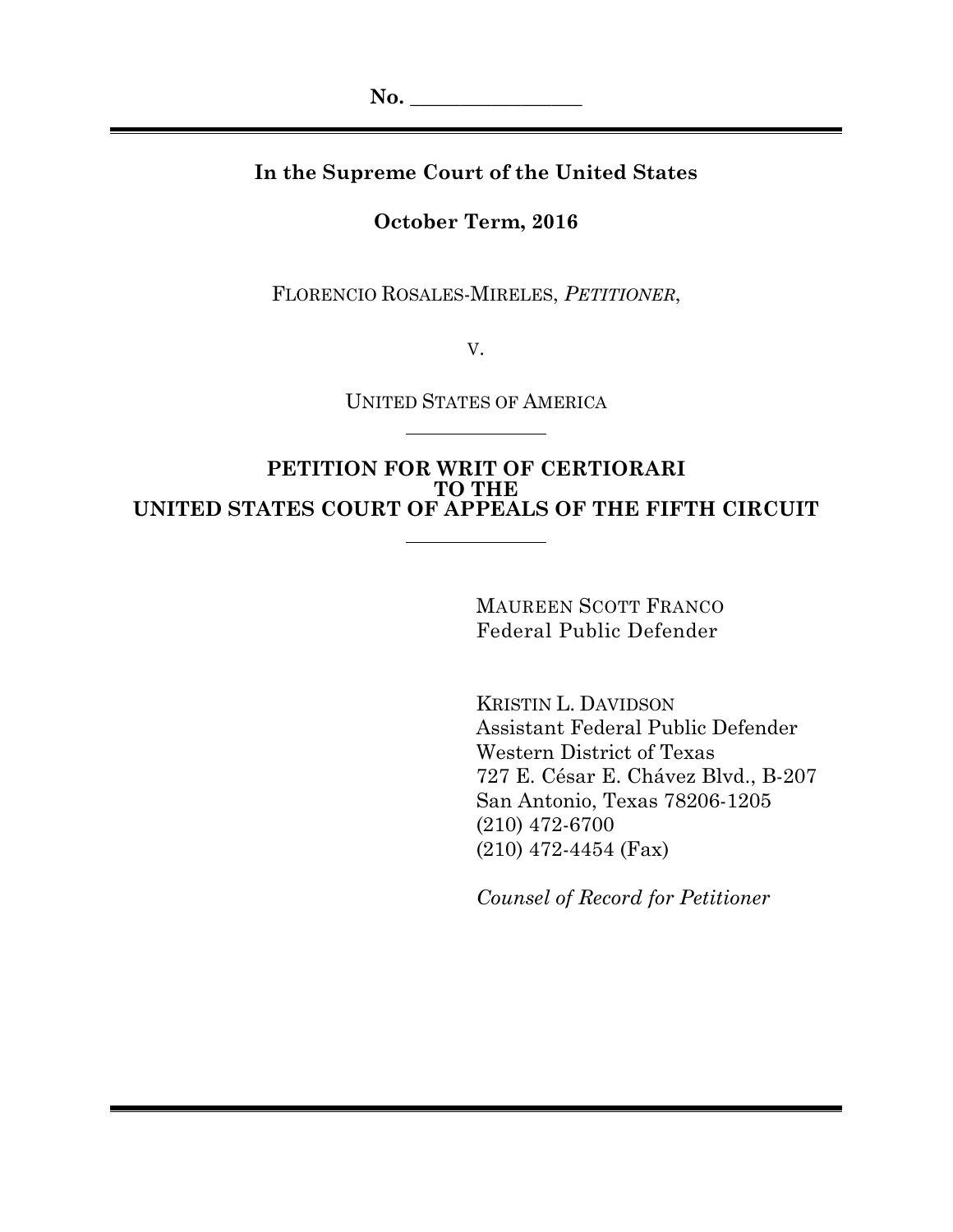# **QUESTION PRESENTED FOR REVIEW**

In *United States v. Olano*, this Court held that, under the fourth prong of plain error review, "[t]he Court of Appeals should correct a plain forfeited error affecting substantial rights if the error 'seriously affect[s] the fairness, integrity, or public reputation of judicial proceedings." 507 U.S. 725, 736 (1993). To meet that standard, is it necessary, as the Fifth Circuit Court of Appeals required, that the error be one that "would shock the conscience of the common man, serve as a powerful indictment against our system of justice, or seriously call into question the competence or integrity of the district judge?"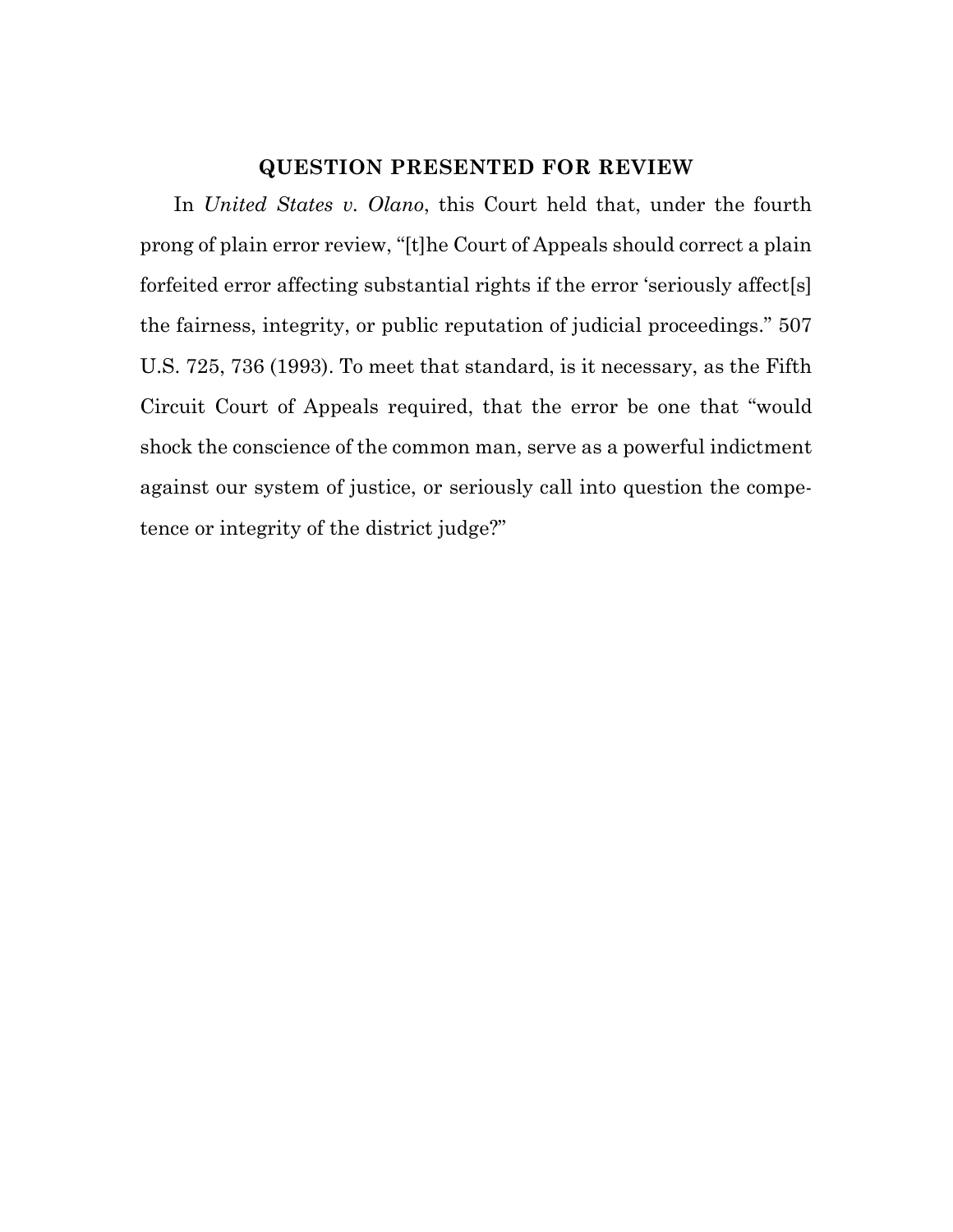**No. \_\_\_\_\_\_\_\_\_\_\_\_\_\_\_\_\_**

<span id="page-2-0"></span>**In the Supreme Court of the United States**

**October Term, 2016**

FLORENCIO ROSALES-MIRELES, Petitioner,

V.

UNITED STATES OF AMERICA

### **PETITION FOR WRIT OF CERTIORARI TO THE UNITED STATES COURT OF APPEALS OF THE FIFTH CIRCUIT**

Petitioner Florencio Rosales-Mireles respectfully prays that a writ of certiorari issue to review the opinion and judgment entered by the United States Court of Appeals for the Fifth Circuit on March 6, 2017.

## **PARTIES TO THE PROCEEDING**

The caption of this case names all parties to the proceeding in the court whose judgment is sought to be reviewed.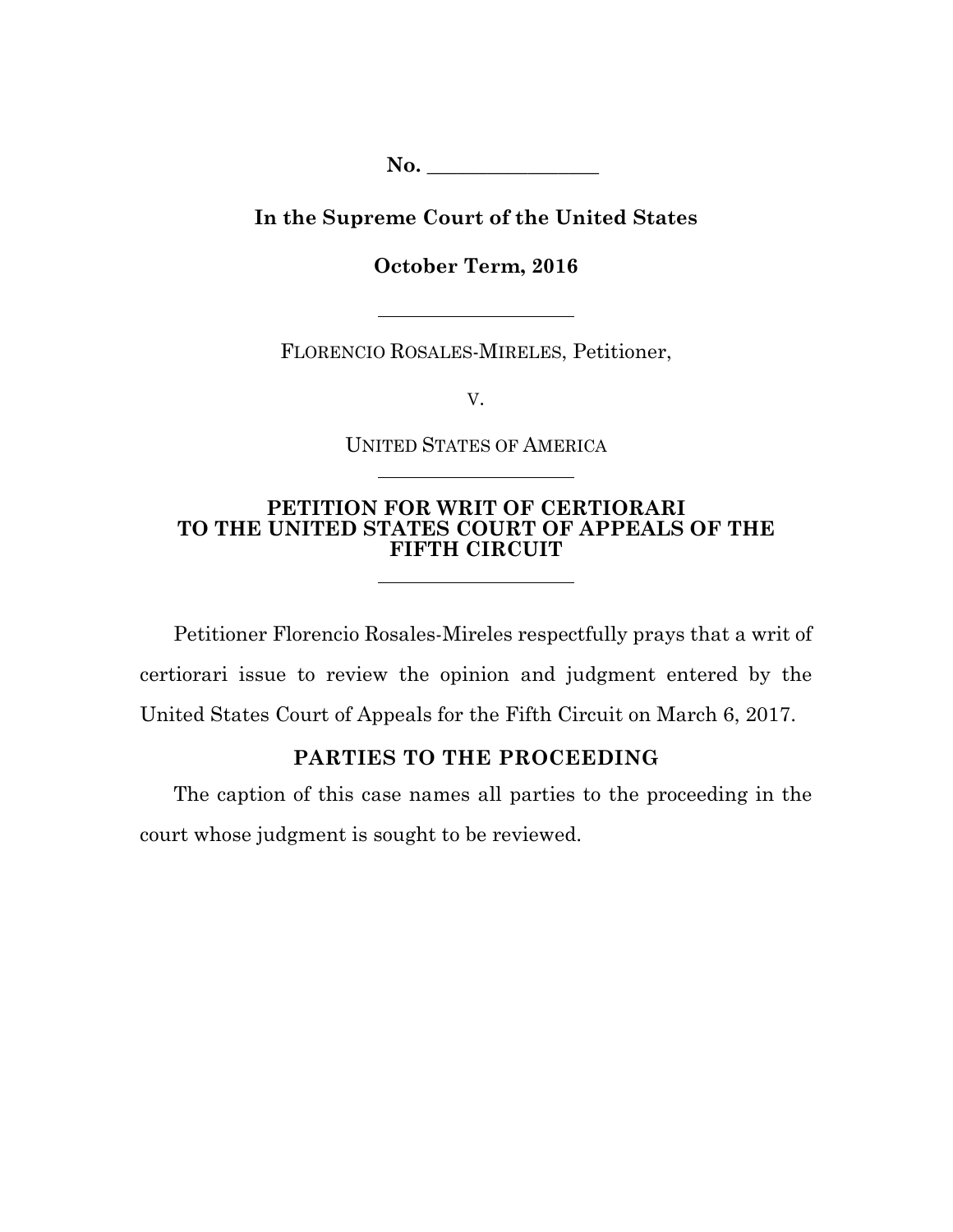## **TABLE OF CONTENTS**

| JURISDICTION OF THE SUPREME COURT OF THE UNITED |
|-------------------------------------------------|
| FEDERAL RULE OF CRIMINAL PROCEDURE INVOLVED1    |
|                                                 |
|                                                 |
|                                                 |
|                                                 |

<span id="page-3-0"></span>APPENDIX *United States v. Rosales-Mireles*, 850 F.3d 246 (5th Cir. 2017)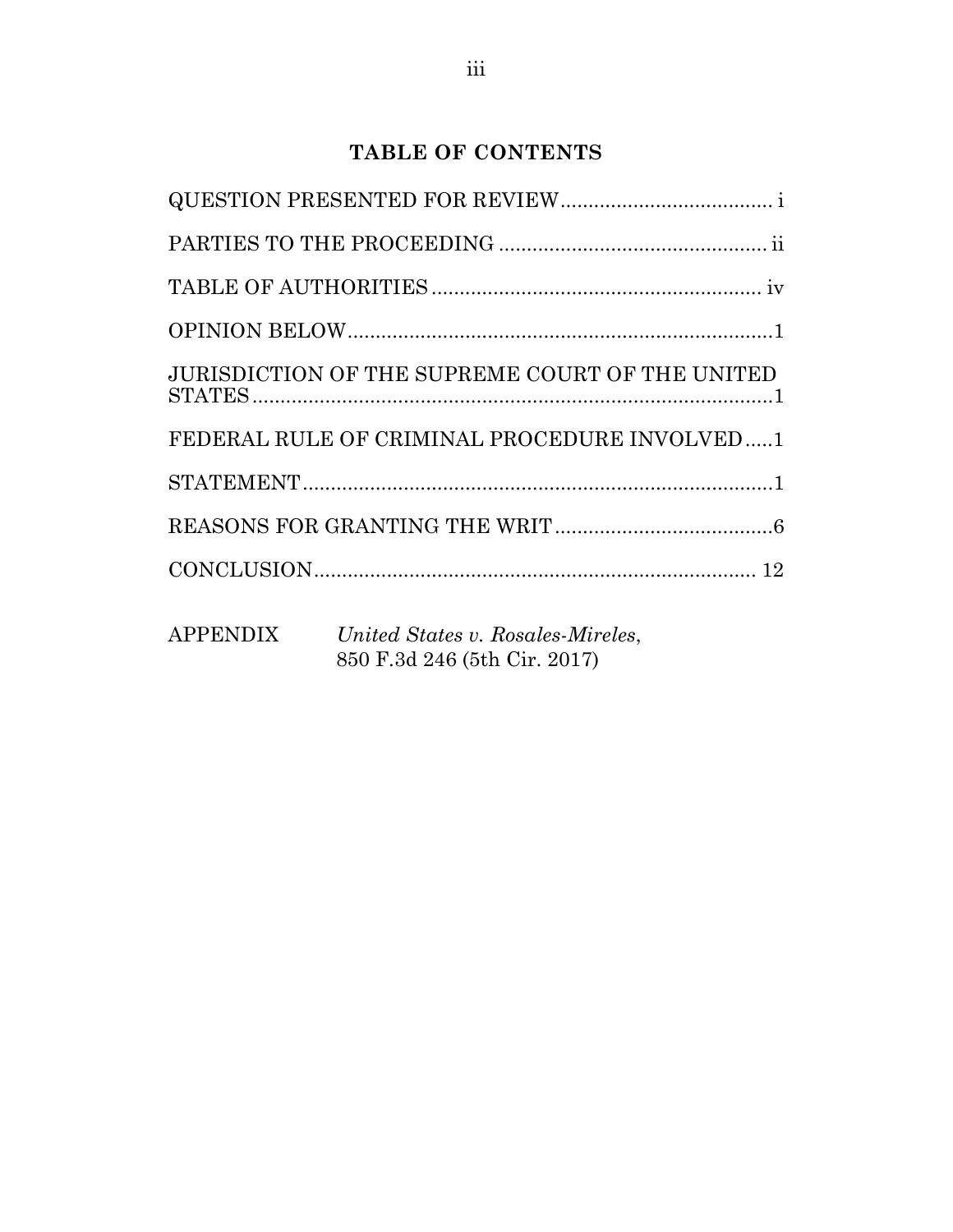# **TABLE OF AUTHORITIES**

# **Cases**

| County of Sacramento v. Lewis,                                                                    |
|---------------------------------------------------------------------------------------------------|
| Henderson v. United States,                                                                       |
| United States v. Atkinson,                                                                        |
| United States v. Dahl,                                                                            |
| United States v. De Santiago-Guillen,<br>653 F. App'x 303 (5th Cir. 2016),                        |
| United States v. Escalante-Reyes,                                                                 |
| United States v. Frady,                                                                           |
| United States v. Garrett,                                                                         |
| United States v. Handy,                                                                           |
| United States v. Hernandez,                                                                       |
| United States v. Mendoza-Velasquez,<br>No. 16-40194, 847 F.3d 209 (5th Cir. 2017) (per curiam) 10 |
| United States v. Molina-Martinez,                                                                 |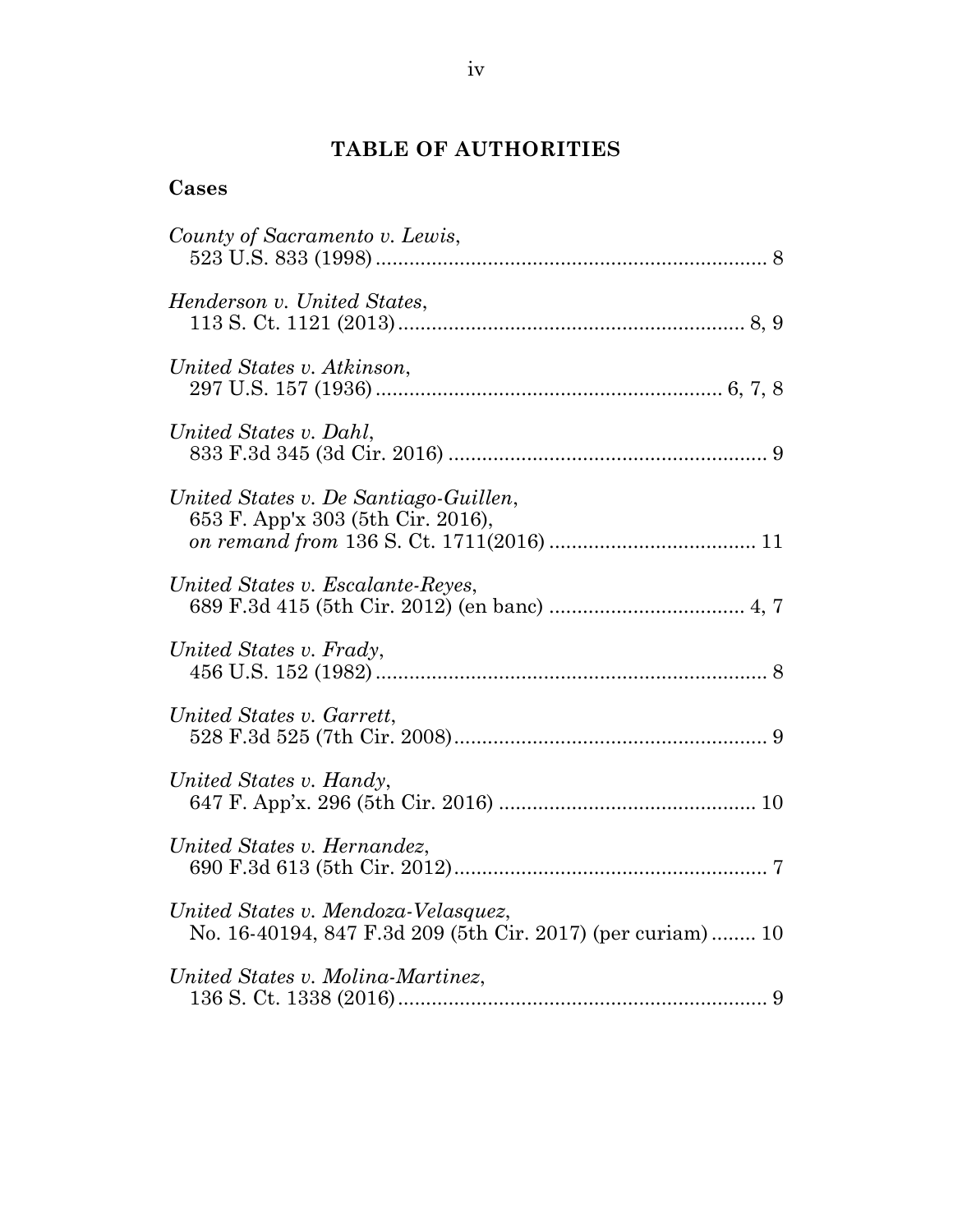<span id="page-5-0"></span>

| United States v. Molina-Martinez,<br>824 F.3d 548 (5th Cir. 2016),                                                            |
|-------------------------------------------------------------------------------------------------------------------------------|
| United States v. Olano,                                                                                                       |
| United States v. Puckett,                                                                                                     |
| United States v. Putnam,                                                                                                      |
| United States v. Renteria-Martinez,<br>847 F.3d 297 (5th Cir. 2017),                                                          |
| United States v. Rosales-Mireles,                                                                                             |
| United States v. Sabillon-Umana,                                                                                              |
| United States v. Segura,                                                                                                      |
| United States v. Solano-Hernandez,<br>847 F.3d 170 (5th Cir. 2017),                                                           |
| United States v. Young,                                                                                                       |
| United States v. Zavala,<br>F. App'x ___, 2016 WL 3455947 (5th Cir. June 23, 2016),<br>on remand from 136 S. Ct. 1711 (2016), |
| <b>Statutes</b>                                                                                                               |
|                                                                                                                               |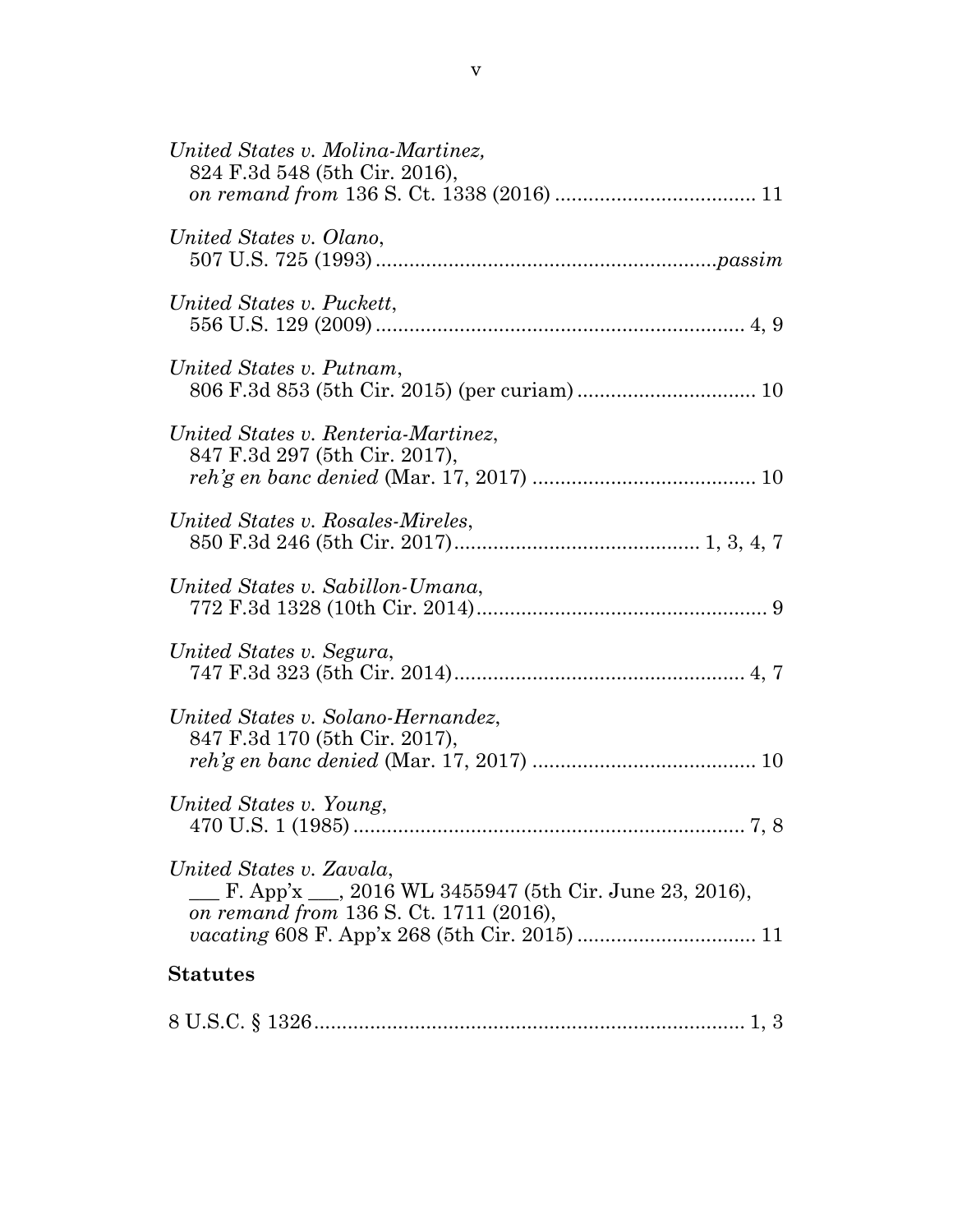| Rules                                                                                                                                                                                                                      |
|----------------------------------------------------------------------------------------------------------------------------------------------------------------------------------------------------------------------------|
|                                                                                                                                                                                                                            |
|                                                                                                                                                                                                                            |
| <b>United States Sentencing Guideline</b>                                                                                                                                                                                  |
|                                                                                                                                                                                                                            |
| <b>Other Authority</b>                                                                                                                                                                                                     |
| U.S. SENTENCING COMM'N, AMENDMENTS TO THE SENTENCING<br>GUIDELINES 38 (April 28, 2016). Available at<br>http://www.ussc.gov/amendment-process/reader-friendly-<br>amendments/reader-friendly-version-amendments-effective- |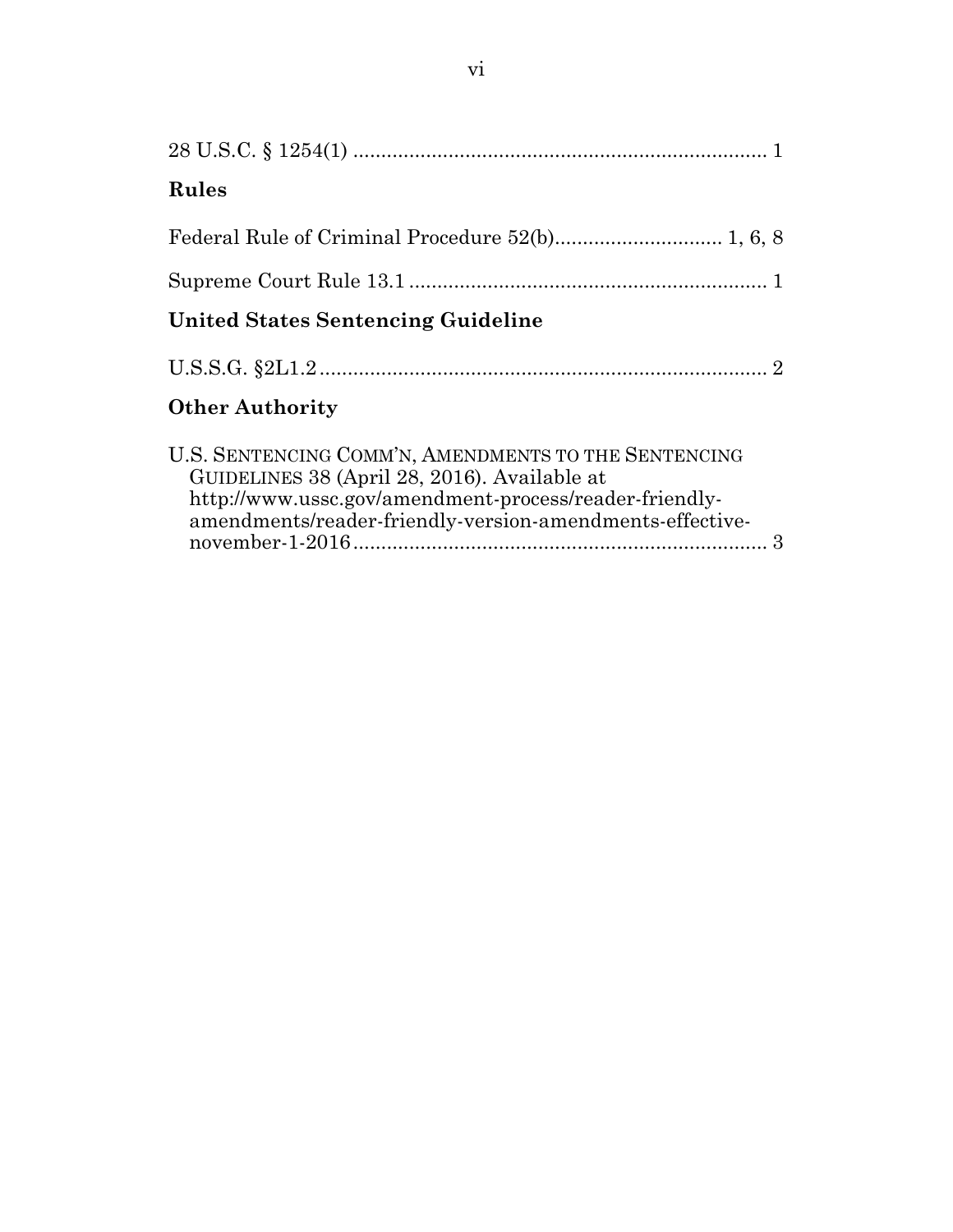#### **OPINION BELOW**

On March 6, 2017, a panel of the Fifth Circuit Court of Appeals entered its opinion affirming the judgment of the United States District Court for the Western District of Texas. The opinion is reported as *United States v. Rosales-Mireles*, 850 F.3d 246 (5th Cir. 2017), and a copy is attached to this petition as an appendix.

### **JURISDICTION OF THE SUPREME COURT OF THE UNITED STATES**

The opinion and judgment of the United States Court of Appeals for the Fifth Circuit were entered on March 6, 2017. This petition is filed within 90 days after entry of judgment. *See* SUP. CT. R. 13.1. The Court has jurisdiction to grant certiorari under 28 U.S.C. § 1254(1).

### **FEDERAL RULE OF CRIMINAL PROCEDURE INVOLVED**

The question presented involves Federal Rule of Criminal Procedure 52(b), which provides: "A plain error that affects substantial rights may be considered even though it was not brought to the court's attention." Fed. R. Crim. P. 52(b).

#### **STATEMENT**

Petitioner Florencio Rosales-Mireles pleaded guilty to illegal reentry, in violation of 8 U.S.C. § 1326. The district court ordered that a presentence report be prepared to assist in sentencing. In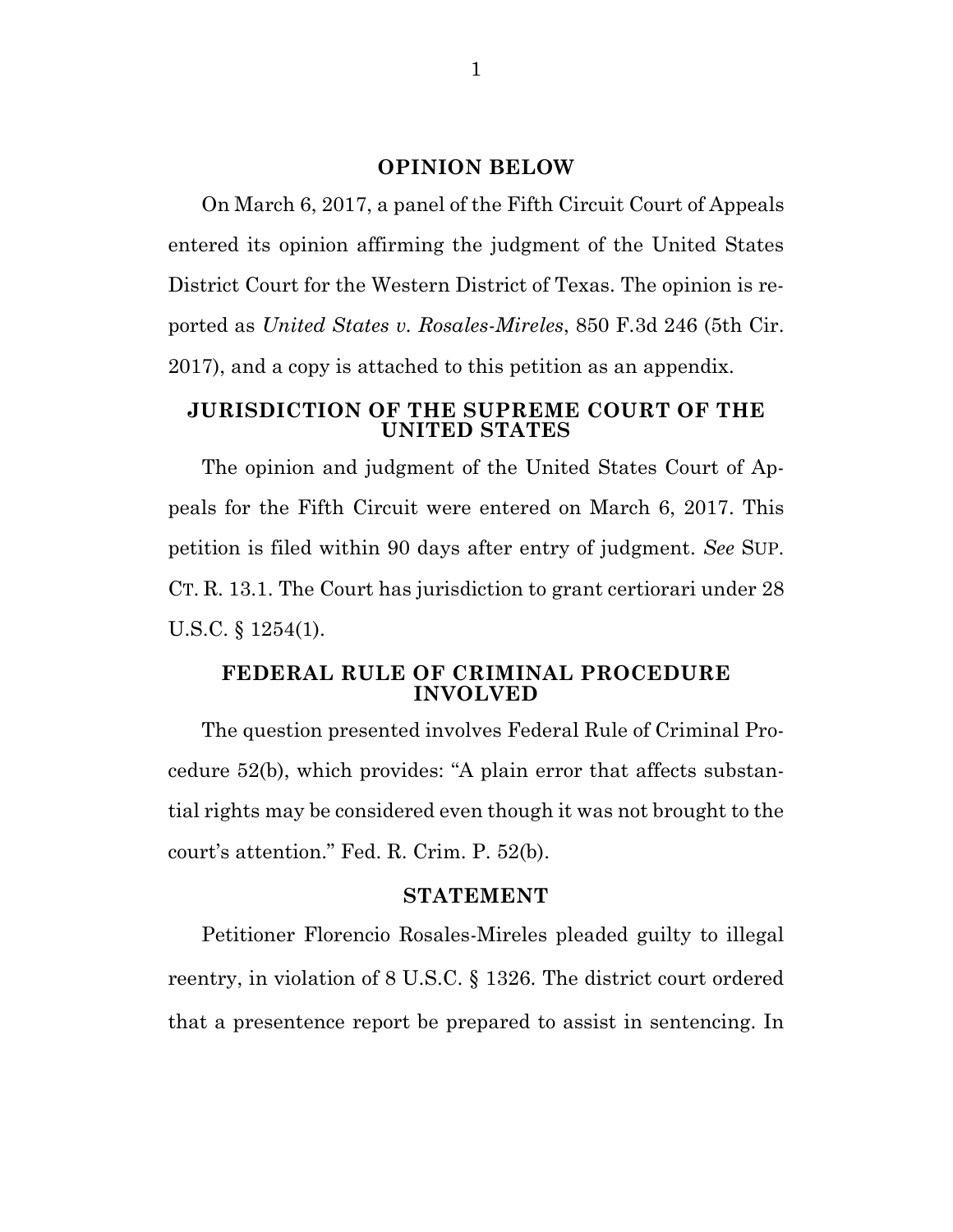<span id="page-8-0"></span>calculating the United States Sentencing Guidelines applicable to Rosales, the probation officer recommended a total offense level of 21. The probation officer calculated the total criminal history points at 13, resulting in a criminal history category of VI. Combined with Rosales's offense level, the advisory Guidelines range was 77 to 96 months' imprisonment.

<span id="page-8-1"></span>The probation officer made a mistake, however, in calculating the criminal history score. The officer counted a 2009 Texas conviction of misdemeanor assault twice, assessing four criminal history points instead of two. Without the two extra erroneously applied criminal history points, Rosales's criminal history category was V, yielding an advisory Guidelines range of 70 to 87 months. Rosales did not object to the guideline calculation error.

<span id="page-8-3"></span><span id="page-8-2"></span>Counsel for Rosales instead requested a below-Guideline sentence of 41 months. Counsel argued that, under proposed amendments to the illegal reentry guideline, §2L1.2, a 41-month sentence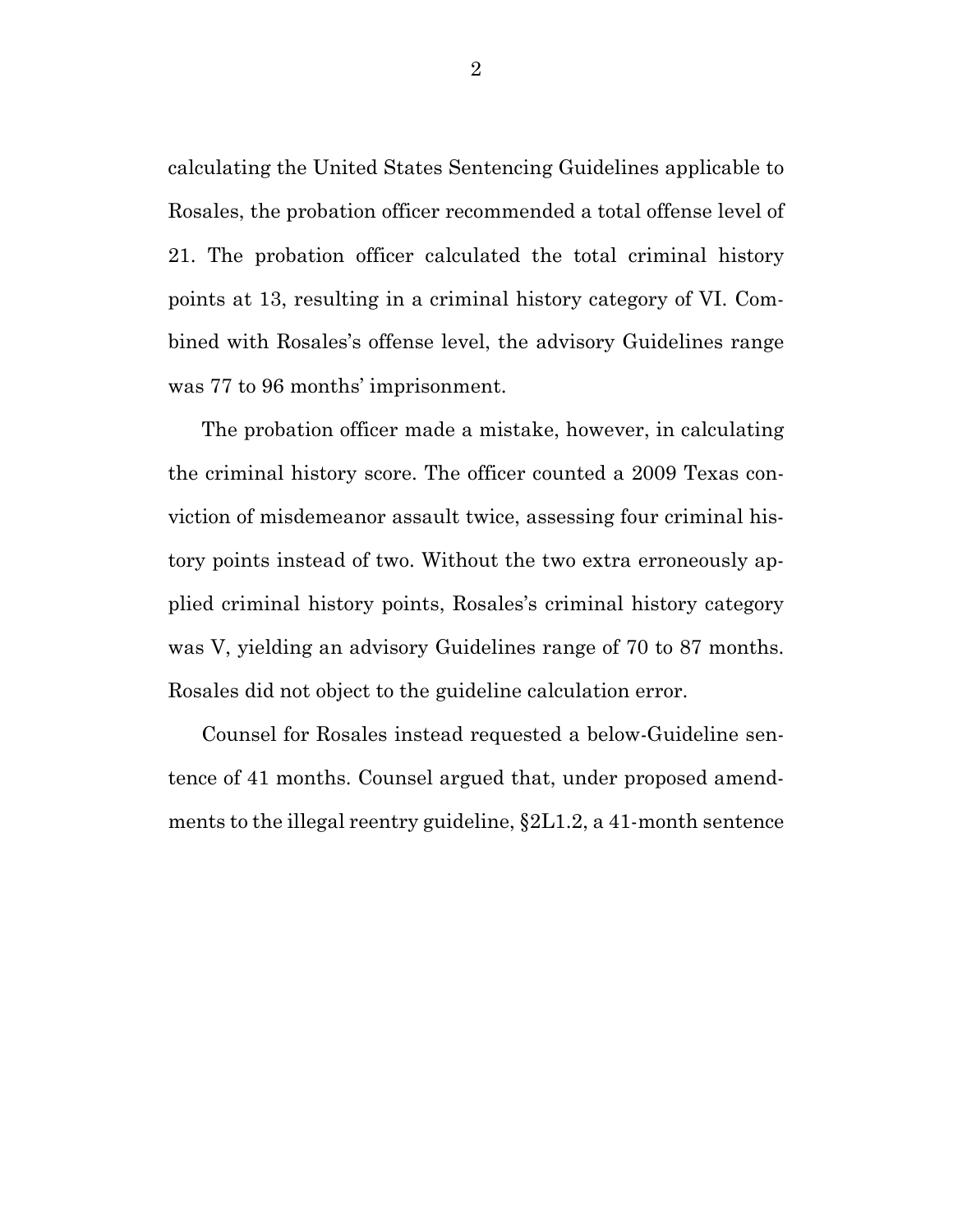would be a within-Guidelines sentence.<sup>[1](#page-10-0)</sup> The district court denied the requested variance and sentenced Rosales to 78 months' imprisonment.

On appeal, Rosales argued that the district court plainly erred by calculating his Guidelines range based on double counting the prior conviction in his criminal history. The Government agreed that the district court committed a plain error. However, it argued that the error did not affect Rosales's substantial rights, and that the court of appeals should not exercise its discretion to remedy the error.

The court of appeals held that, by adding a total of four points to Rosales's criminal history score based on the same conviction, the district court had committed a plain error. *Rosales-Mireles*, 850 F.3d at 248–49. It also held that Rosales had satisfied the third prong of plain-error review. *Id*. at 249. Without the criminal history error, Rosales's Guidelines range would have been 70 to 87 months, rather than 77 to 96 months. *Id*. And the district court did

<sup>1</sup> Those proposals, which produce significantly reduced sentences for many § 1326 defendants, have since been adopted. U.S. SENTENCING COMM'N, AMENDMENTS TO THE SENTENCING GUIDELINES 36 (April 28, 2016). Available at http://www.ussc.gov/amendment-process/readerfriendly-amendments/reader-friendly-version-amendments-effectivenovember-1-2016 (last accessed on May 3, 2017).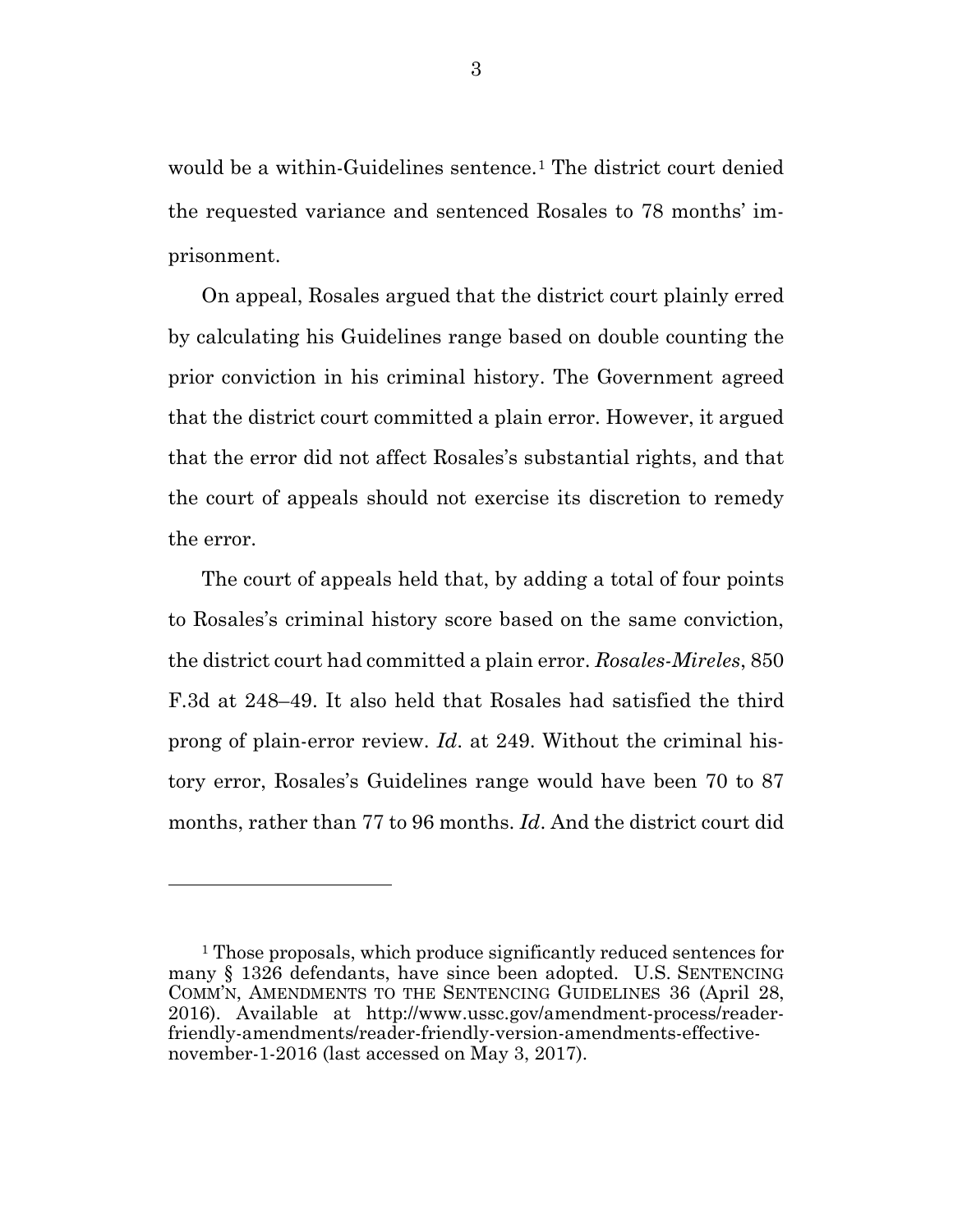not "explicitly and unequivocally indicate that [it] would have imposed the same sentence . . . irrespective of the Guidelines range.'" *Id*. (quotation omitted).

Notwithstanding, the Fifth Circuit declared that it would not exercise its discretion under the fourth prong of plain error review to correct the error. *Id*. at 250. The court of appeals described its exercise of discretion as occurring "only where 'the error seriously affect[s] the fairness, integrity or public reputation of judicial proceedings.'" *Id*. at 249–50 (quoting *United States v. Escalante-Reyes*, 689 F.3d 415, 419 (5th Cir. 2012) (en banc) (quoting *United States v. Puckett*, 556 U.S. 129, 135 (2009)). Such errors, the court said, are "'ones that would shock the conscience of the common man, serve as a powerful indictment against our system of justice, or seriously call into question the competence or integrity of the district judge.'" *Id*. at 250 (quoting *United States v. Segura*, 747 F.3d 323, 331 (5th Cir. 2014)). It found there to be "*no* discrepancy between the sentence and the correctly calculated range," and thus "[w]e cannot say that the error or resulting sentence would shock the conscience." *Id*. (emphasis in original). The court of appeals affirmed the sentence. *Id*. at 251.

<span id="page-10-0"></span>Petitioner respectfully submits that the Fifth Circuit applied a reformulated and heightened standard for the fourth prong of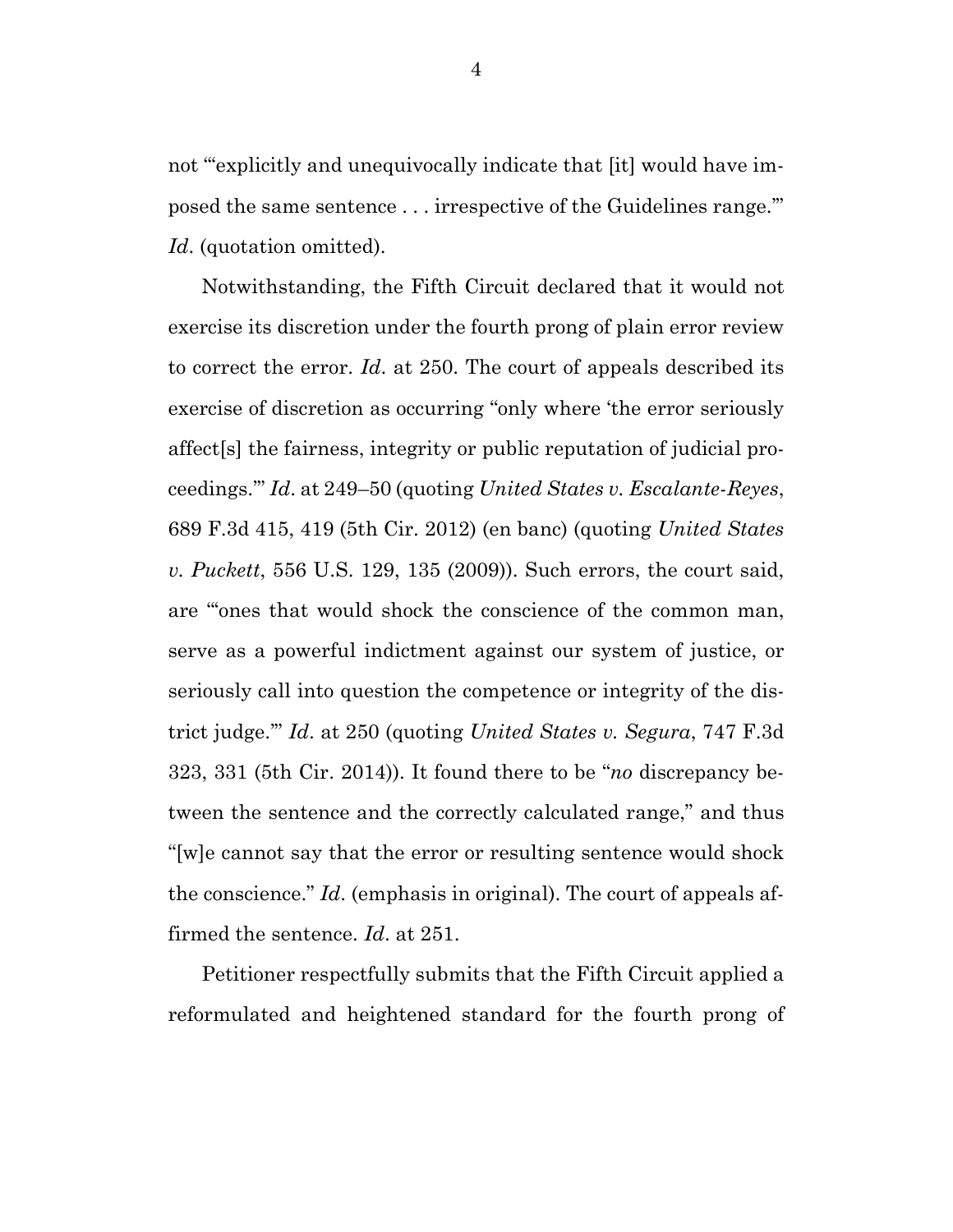plain error review that conflicts with decisions of this Court and other circuit courts of appeals, and has created an intracircuit split.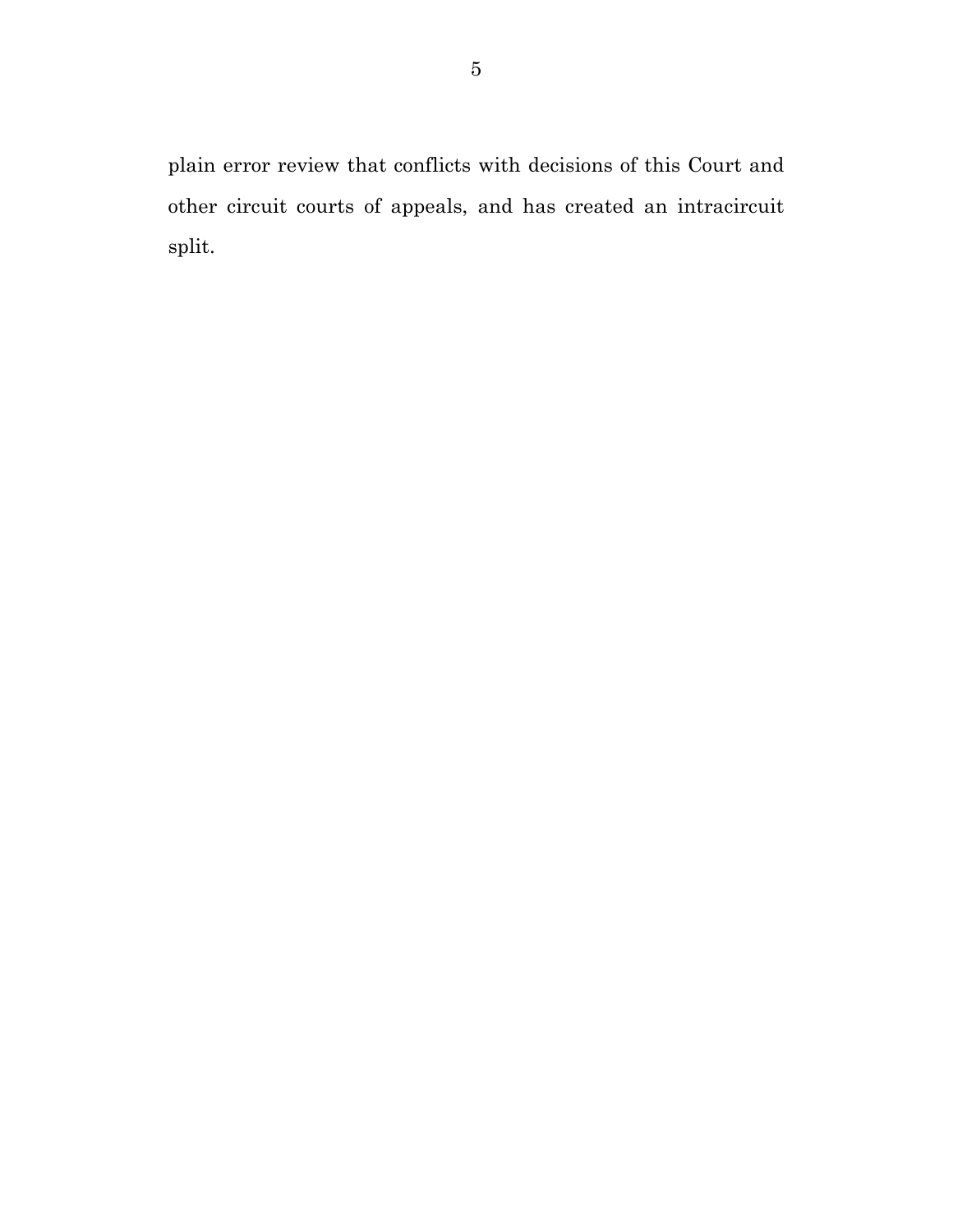### **REASONS FOR GRANTING THE WRIT**

The Fifth Circuit Court of Appeals applied a reformulated and heightened standard for the fourth prong of plain error review in Rosales's case, which involved a sentencing error. The Fifth Circuit's standard conflicts with decisions by this Court, other courts of appeals, and is part of an intracircuit split. This Court should grant certiorari to clarify the correct standard to be used when the court of appeals must decide whether to exercise its discretion to correct plain sentencing error.

"A plain error that affects substantial rights may be considered, even though it was not brought to the court's attention." Fed. R. Crim. P. 52(b). In *United States v. Olano*, 507 U.S. 725 (1993), this Court articulated the familiar four-prong approach to plain error review under Rule 52(b). If the first three prongs are satisfied—an error that is plain and affects the defendant's substantial rights—then "the court of appeals has authority to order correction, but is not required to do so." *Id.* at 735. The standard for exercising that discretion under the fourth prong "was articulated in *United States v. Atkinson*, 297 U.S. 157 (1936)." *Id.* at 763. It is this: "The Court of Appeals should correct a plain forfeited error affecting substantial rights if the error 'seriously affect[s] the fairness, integrity, or publish reputation of judicial proceedings.'" *Id.* at 736 (quoting *Atkinson*, 297 U.S. at 160) (alteration in *Olano*).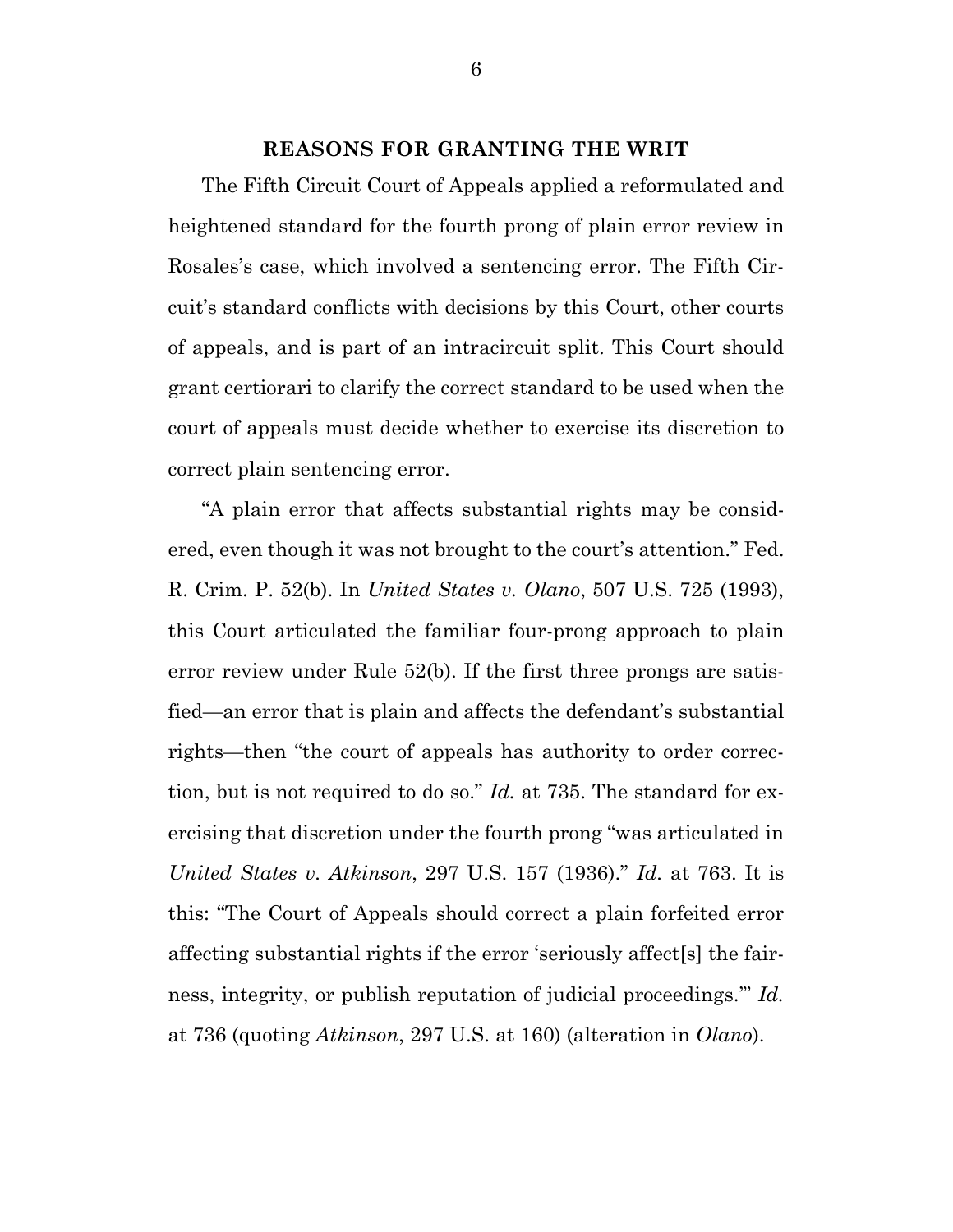<span id="page-13-0"></span>The Fifth Circuit, while quoting *Olano*'s fourth-prong standard, applied a reformulated and heightened standard—does the error "shock the conscience of the common man, serve as a powerful indictment against our system of justice, or seriously call into question the competence or integrity of the district judge."' *United States v. Rosales-Mireles*, 850 F.3d 246, 250 (5th Cir. 2017) (quoting *United States v. Segura*, 747 F.3d 323, 331 (5th Cir. 2014)). This reformulation of the *Olano* standard comes from a dissent from the en banc decision in *United States v. Escalante-Reyes*, 689 F.3d 415 (5th Cir. 2012). *See id*. at 435 (Smith, J., dissenting). The dissent drew on this Court's decisions emphasizing that "[p]lain errors are those that are 'exceptional,' 'particularly egregious,' and 'undermine the fundamental fairness' of our [judicial] system[,]" but cited no precedent of this Court to justify its particular reformulation. *Escalante-Reyes*, 689 F.3d at 435 (Smith, J., dissenting) (quoting *Atkinson*, 297 U.S. at 160, and *United States v. Young*, 470 U.S. 1, 15–16 (1985)). Rather, the dissent set out to rebuke the regular application of *Olano* for what it considered an "unwarranted extension" of the fourth prong standard. *United States v. Hernandez*, 690 F.3d 613, 624 (5th Cir. 2012) (J. Smith, dissenting).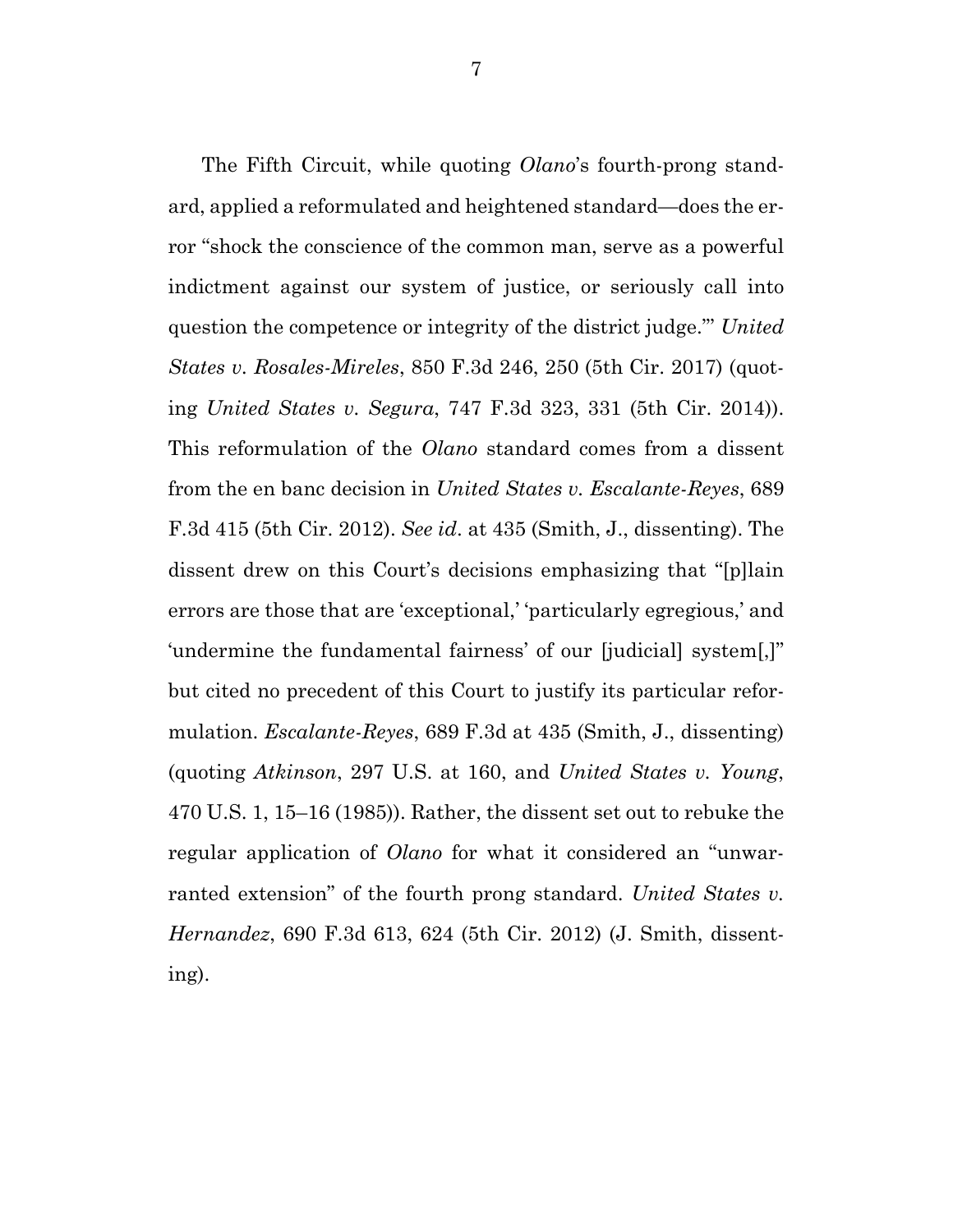The Fifth Circuit's reformulation of the fourth prong of the plain error review conflicts with *Olano*, which rejected this sort of heightened standard for the exercise of discretion under the fourth prong. In adopting the *Atkinson* standard, *Olano* rejected suggestions in earlier cases that Rule 52(b) should be employed only in circumstances where "'a miscarriage of justice would otherwise result.'" *Olano*, 507 U.S. at 736–37 (quoting *Young*, 470 U.S. at 15 (quoting *United States v. Frady*, 456 U.S. 152, 163 n.14 (1982))). Moreover, the adoption of a "shock the conscience" standard would elevate plain error review to the level of substantive due process, where that stringent standard is intended to reach "only the most egregious official conduct" that "violates the decencies of civilized conduct." *County of Sacramento v. Lewis*, 523 U.S. 833, 846–47 (1998) (internal quotation marks and citations omitted). Additionally, by focusing on the fourth prong as an evaluation of the district judge's competency, the court of appeals' reformulation conflicts with this Court's decision in *Henderson v. United States*, which pointed out that "plain-error review is not a grading system for trial judges." 133 S. Ct. 1121, 1129 (2013).

Although this Court has emphasized that meeting the requirements of plain error should be difficult and reversal not automatic, it has continued to apply *Olano*'s formulation of the fourth prong.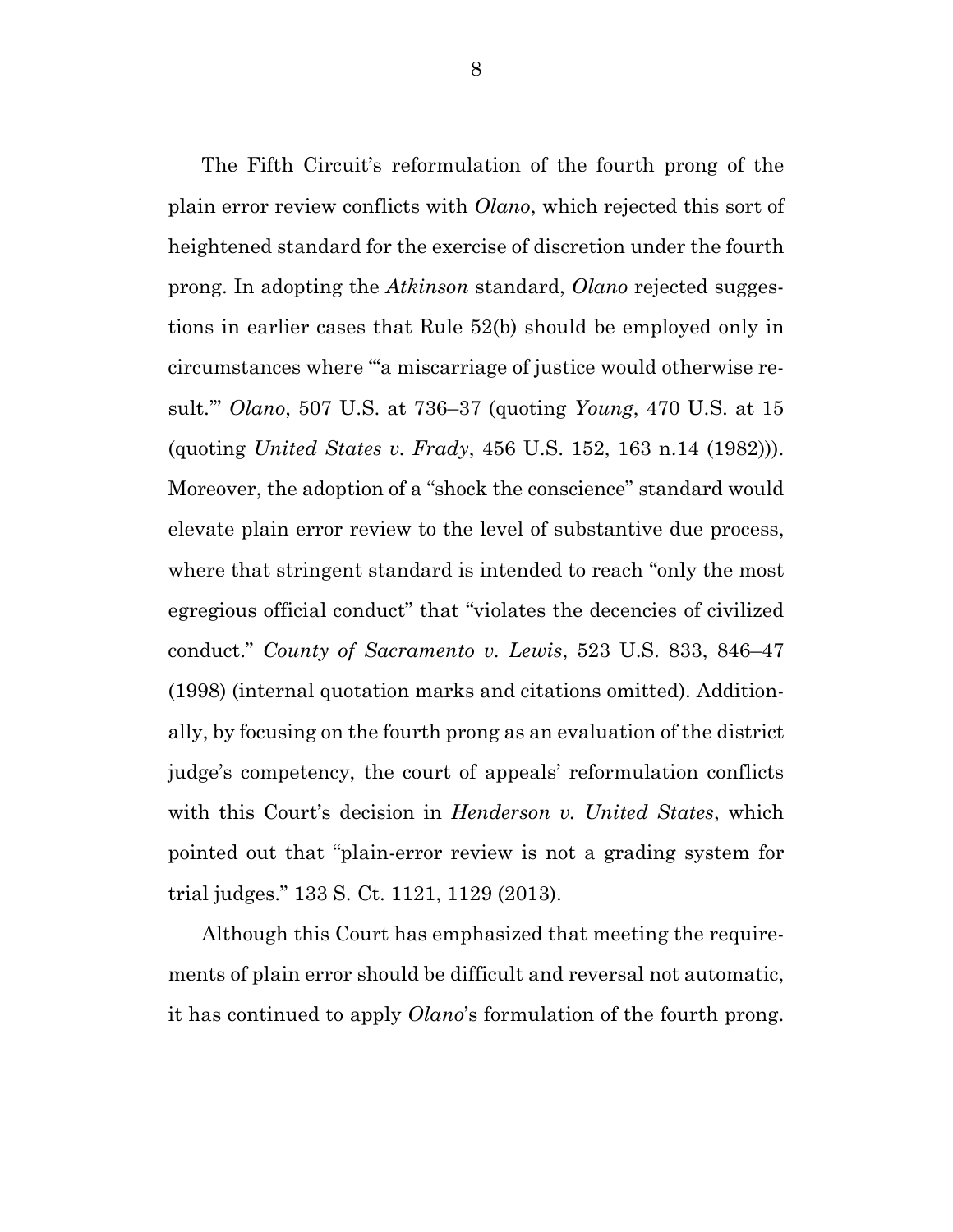*See United States v. Molina-Martinez*, 136 S. Ct. 1338, 1343 (2016); *Henderson*, 133 S. Ct. at 1127, 1129; *United States v. Puckett*, 556 U.S. 129, 135 (2009). This Court has thereby recognized that "appellate courts retain broad discretion in determining whether a remand for resentencing is necessary[,]" but it has not deviated from the *Olano* standard. *Molina-Martinez*, 136 S. Ct. at 1348.

The Fifth Circuit's reformulated heightened standard also conflicts with decisions in other circuits on plain sentencing error. The Tenth Circuit has stated, for example, that "we can think of few things that affect an individual's substantial rights or the public's perception of the fairness and integrity of the judicial process more than a reasonable probability an individual will linger longer in prison than the law demands only because of an obvious judicial mistake." *United States v. Sabillon-Umana*, 772 F.3d 1328, 1335 (10th Cir. 2014). It is for that reason that the Third Circuit "generally exercise[s its] discretion to recognize a plain error in the misapplication of the Sentencing Guidelines." *United States v. Dahl*, 833 F.3d 345, 359 (3d Cir. 2016). *See also United States v. Garrett*, 528 F.3d 525, 530 (7th Cir. 2008) (exercising discretion to correct plain error which resulted in a sentence one month greater than the correct Guidelines range because "even if a sentence imposed is within the correct *as well as* incorrect Guidelines range, the case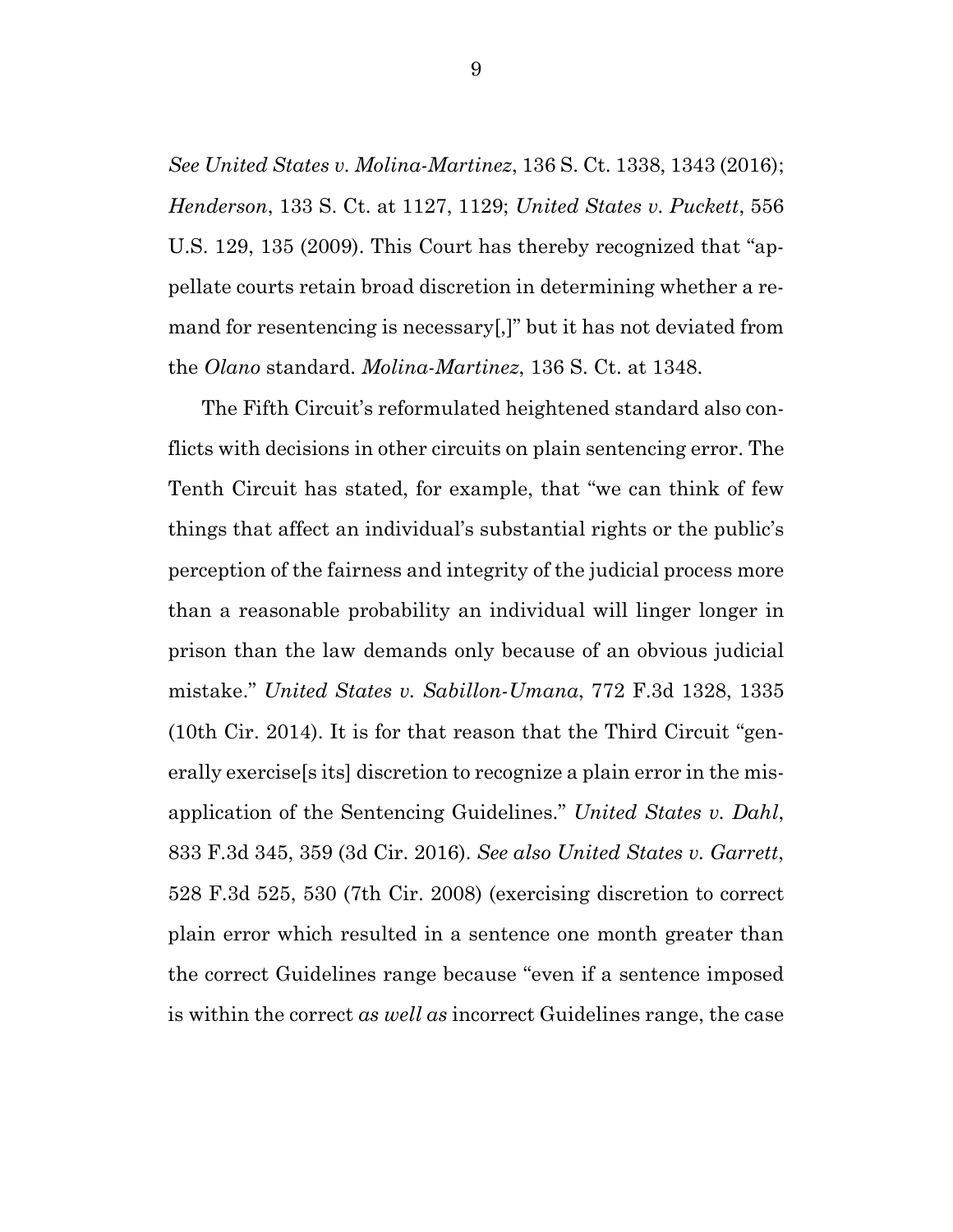must still be remanded for resentencing") (emphasis in original). This Court should address the circuit split caused by the Fifth Circuit's use of a reformulated and heightened standard for the fourth prong of plain error review.

Additionally, the Fifth Circuit's decision in Rosales's case contributes to a growing intracircuit conflict on applying the fourth prong. Other recent decisions by the Fifth Circuit, both published and unpublished, have relied on the reformulated standard in declining to correct plain errors. *See United States v. Renteria-Martinez,* 847 F.3d 297, 301–02 (5th Cir. 2017), *reh'g en banc denied* (Mar. 17, 2017); *United States v. Mendoza-Velasquez*, 847 F.3d 209, 213 (5th Cir. 2017) (per curiam); *United States v. Solano-Hernandez*, 847 F.3d 170, 179 (5th Cir. 2017), *reh'g en banc denied* (Mar. 17, 2017); *United States v. Handy*, 647 F. App'x. 296, 300 (5th Cir. 2016).

But in other decisions applying the *Olano* standard, the Fifth Circuit "ha[s] often exercised [its] discretion to correct error when it resulted in a custodial sentence in excess of the correct Guidelines recommendation." *United States v. Putnam*, 806 F.3d 853, 856 (5th Cir. 2015) (per curiam). That includes cases, like this one, where the sentence imposed falls within an overlap between the correct and incorrect Guidelines ranges, and a degree of error of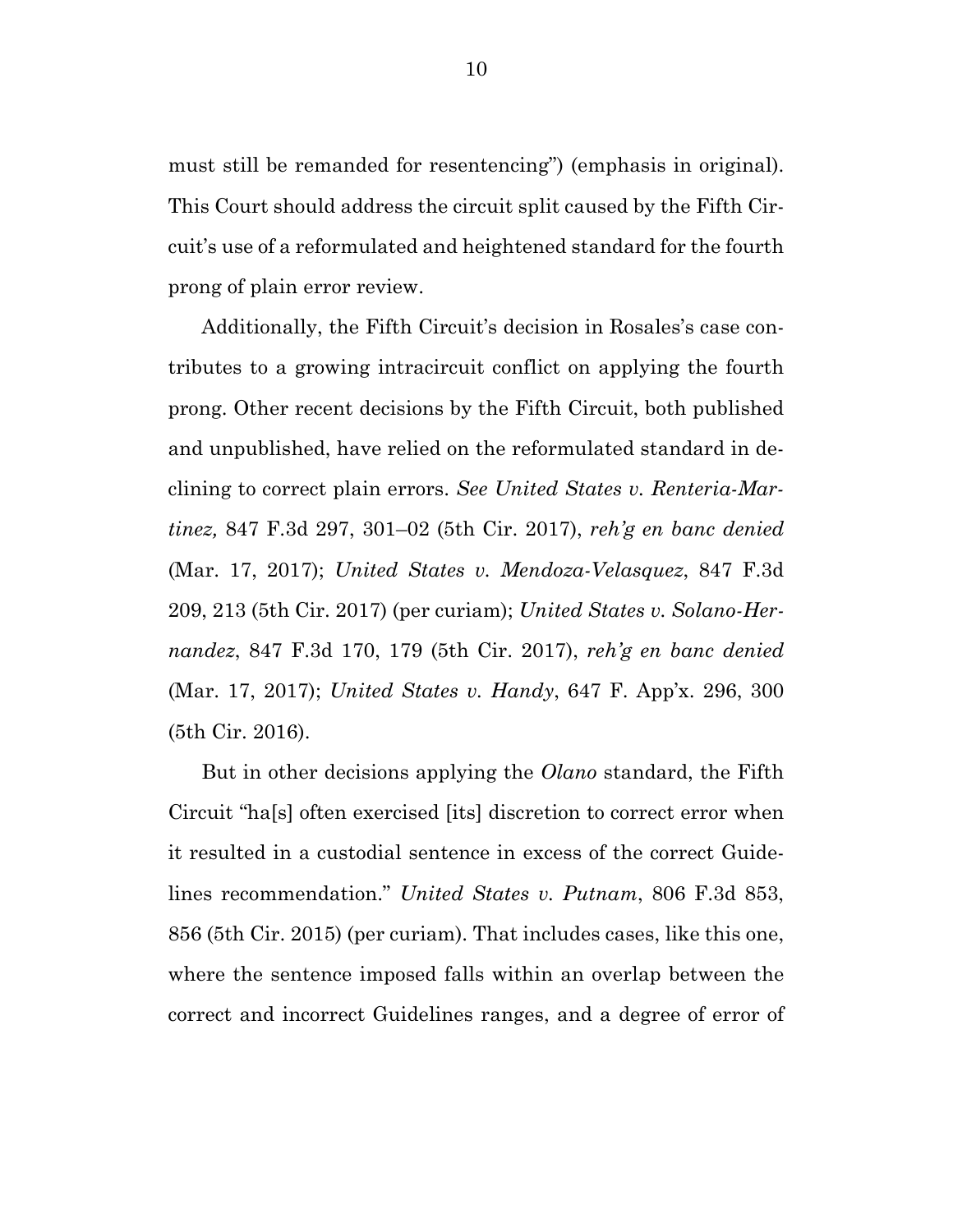approximately 10% exists between the sentence imposed and the comparative sentence under the correct Guidelines range. S*ee, e.g., United States v. Molina-Martinez,* 824 F.3d 548 (5th Cir. 2016), *on remand from* 136 S. Ct. 1338 (2016) (vacating sentence at bottom of incorrect range that would be 10% greater (seven months) than a sentence imposed at the bottom of the correct range); *United States v. De Santiago-Guillen*, 653 F. App'x 303 (5th Cir. 2016), *on remand from* 136 S. Ct. 1711(2016) (same); *United States v. Zavala*, \_\_\_ F. App'x \_\_\_, 2016 WL 3455947 (5th Cir. June 23, 2016), *on remand from* 136 S. Ct. 1711 (2016) (vacating sentence at bottom of incorrect range, which would be 11.5% greater (30 months) than a sentence imposed at the bottom of the correct range). The Fifth Circuit's inconsistent use of the reformulated and heightened standard on the fourth prong of plain error review results in criminal defendants in similar circumstances being treated differently. Some will have their sentences of imprisonment reduced and some will not based whether the panel applies the reformulated standard.

Because the Fifth Circuit's application of a reformulated and heightened standard on the fourth prong of plain error review conflicts with decisions by this Court, other courts of appeals, and has created an intracircuit split, this Court should grant certiorari.